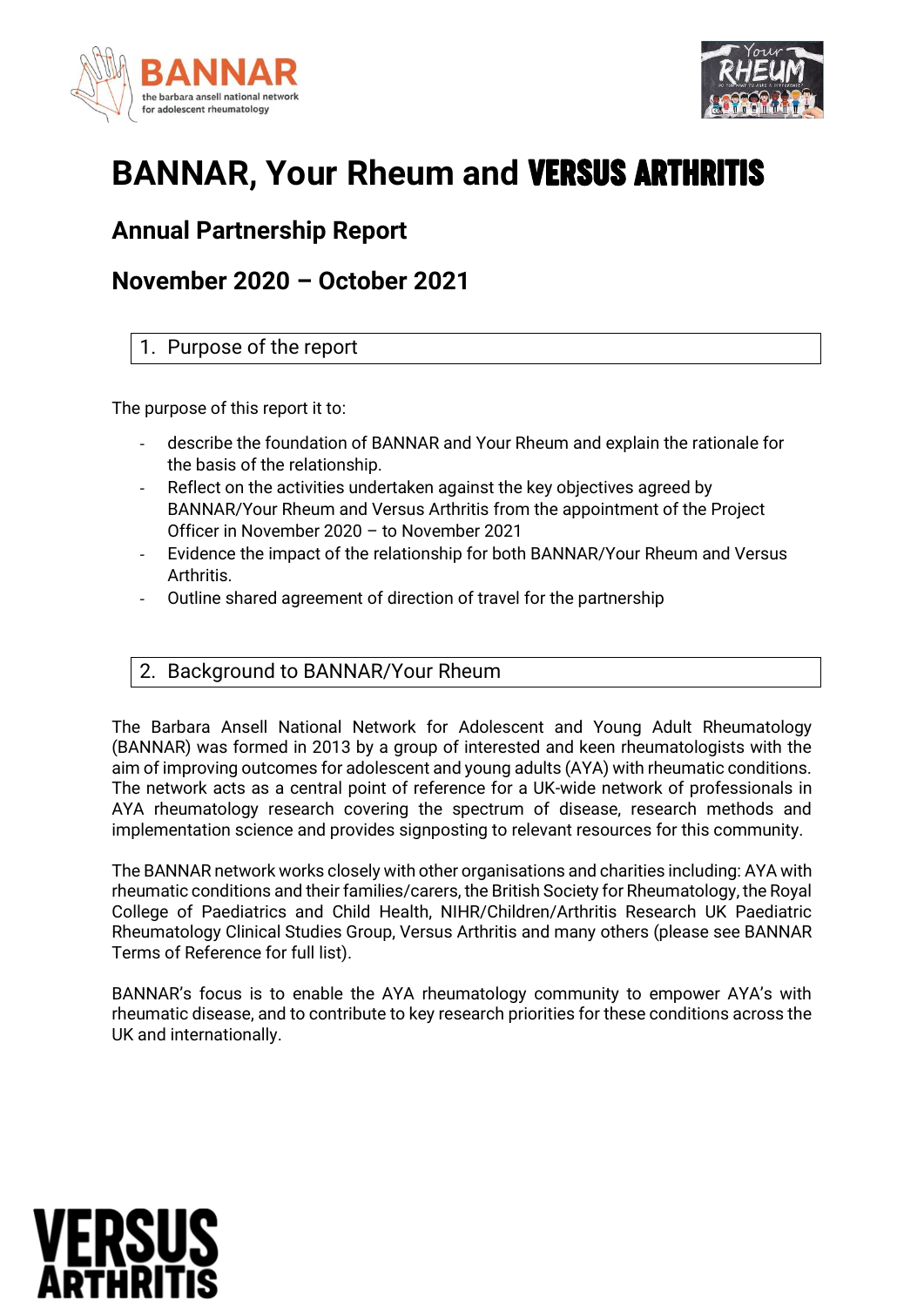



# 3. Rationale behind the relationship between BANNAR/Your Rheum and Versus Arthritis

Following discussions and subsequent agreement of the Terms of Reference (April 2021), and in the context of a memorandum of understanding enabling BANNAR to retain its identity and autonomy, BANNAR was recently re-housed within Versus Arthritis. Sarah Yorke (BANNAR Project Officer) is embedded within Versus Arthritis. Her roles include strengthening the network, improving BANNAR visibility, advocating for AYA within VA and discrete project work on behalf of BANNAR. The Centre for Adolescent Rheumatology and others continue to work in close partnership with BANNAR and BANNAR will continue to push links through other organisations eg BSR, CSG, CSAC etc.

The Project Officer role was initially funded by a grant fund to the Adolescent Research Centre earmarked for sustainability. The intended benefit of the relationship to Versus Arthritis is to have a thriving and engaged network of professionals to share knowledge and collaborate with and help to support Versus Arthritis' strategic priority of reaching every child and young person with arthritis.

# 4. Impact of the BANNAR/Your Rheum and Versus Arthritis relationship: Year 1 Summary

# 4.1 Strategic Theme/Objective 1: Communication Strategy

# *4.1.1 Consolidating and growing the network members*

At the time the BANNAR Project Officer took up her post, there were 78 BANNAR members, but several contacts were out of date, with limited data available on the profile of the network.

Since then, the Project Officer has worked with the IT and data teams at Versus Arthritis, alongside the BANNAR leadership team, to implement a new sign-up form collecting more data about members. Data are stored in a GDPR compliant way with data processes in place to ensure redundant data expires and is removed. This has refreshed the membership and ensures that all members are now active. Membership now stands at 106 (as of 30<sup>th</sup> October 2021)– a 36% increase.

For BANNAR and Your Rheum this means more clinicians, researchers, and charity representatives are involved in contributing to the BANNAR research agenda, through a more diverse and engaged network. The BANNAR membership includes representation from all regions of England and the devolved nations, with the largest numbers based in London, North-West England, and Scotland. The East Midlands has the lowest membership numbers, currently at three, with Northern Ireland, Wales, and the West Midlands at four members respectively. This has been discussed at members meetings with plans in place to target key individuals in underrepresented areas.

BANNAR members' clinical roles reflect the multidisciplinary nature of our speciality and includes doctors, nurses and six AHPs (including Occupational and Physiotherapists). The

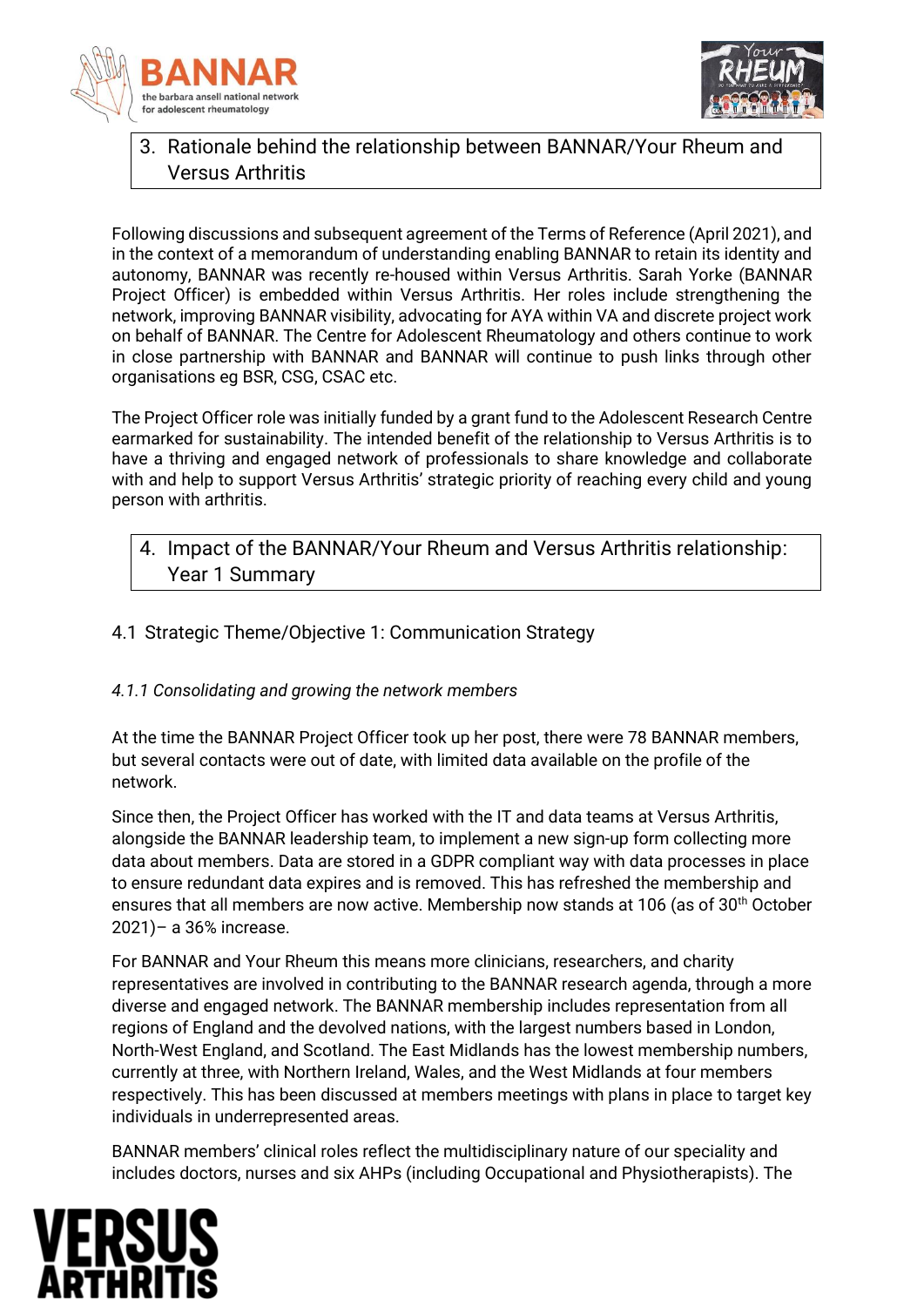



BANNAR Leadership team includes doctors, one of whom is a clinical academic, and one clinical academic physiotherapist, – key to ensuring true representation across the wider clinical multidisciplinary team.

For Versus Arthritis this means a richer network to support the Reaching Every Child and Young Person (RECYP) strategic priority. Examples highlighting the symbiotic relationship between BANNAR and Versus Arthritis include promotion of events and workshops through the BANNAR Bulletin and the @BANNARGroup Twitter feed; promotion of the new Young People and Families Service (YPFS) digital app and the YPFS podcasts (also through the BANNAR Bulletin); advertising of Your Rheum throughout the Versus Arthritis membership and collaboration with the YPFS manager, Lynne Woolley. The BANNAR Project Officer regularly attends the YPFS team meetings.

#### 4.*1.2 Regular communication to members and members meetings*

The BANNAR Project Officer distributes a monthly members bulletin (BANNAR Bulletin) and organises quarterly meetings to allow networking and discussion of key research projects and BANNAR protocols.

Regular communication with the BANNAR membership is crucial to keeping the network engaged and associated networking opportunities allows greater collaboration and support. High attendance at the members meetings illustrates the importance of the network to clinicians, academics and to the third sector.

There is also a strong benefit for Versus Arthritis, with an established mechanism for information sharing with the BANNAR membership.

#### *4.1.3 Establishing a social media presence*

Before the Project Officer took her post there was no BANNAR social media presence. Sarah liaised with the BANNAR Chair and Vice Chair to discuss the most appropriate platform for the organisation, and it was agreed to start a BANNAR Twitter profile; @BANNARGroup.

@BANNARGroup now has 164 followers with an average of 96 impressions a day. BANNAR members regularly retweet from the profile and engage with the content.

Having a social media presence has been of huge benefit, enabling sharing of information and surveys, and improving visibility outside of the network. We have been able to share animations and videos from both Versus Arthritis and Your Rheum; for example, the latest Your Rheum recruitment animation (which earned 875 impressions) and the Versus Arthritis "Young Experts" opportunity (which earned 4974 impressions).

The BANNAR Twitter account is a new link between charities and research institutions, and this is illustrated by the retweeting of posts that are important for the BANNAR audience. This has been helpful for relationship building.

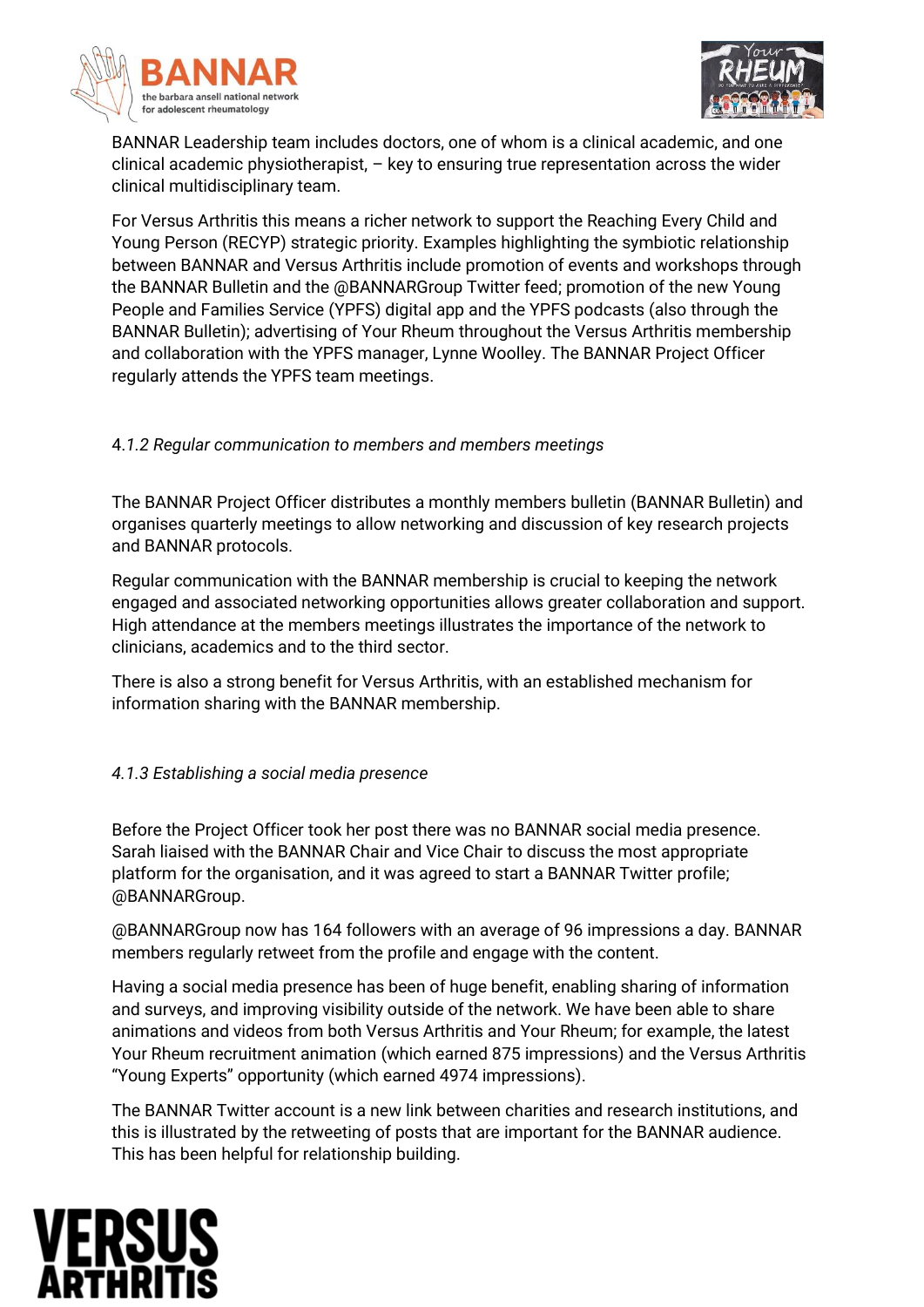



BANNAR also follow accounts from diverse backgrounds, with the aim of recruiting a wider membership to BANNAR.

#### *4.1.4 Developing a new BANNAR Webpage*

BANNAR now have a website holding page on the Versus Arthritis site. This is of benefit to both organisations, as it brings traffic to the site from BANNAR members – who later explore other pages of the Versus Arthritis website, and BANNAR who now have a very professional webpage, both aesthetically and technically. It currently serves as a great space for holding the BANNAR Membership survey MS Forms link.

The Project Officer designed and co-created this page with the assistance of the Versus Arthritis digital team.

BANNAR are in the process of setting up a suite of BANNAR webpages that will be placed on the Versus Arthritis website.

The Project Officer has instigated the purchasing of BANNAR web domains to avoid any future difficulties. She has also taken the old BANNAR website down in order to ensure BANNAR adheres to GDPR and Copyright policies.

The collaboration between organisations has been of benefit through sharing technical knowledge and expertise from Versus Arthritis, and clinical and research knowledge content from BANNAR.

*4.1.5 Developing and writing documents that underpin the communication strategy*

Since the appointment of the Project Officer, documents have been created to align the work and support that BANNAR provides.

The BANNAR Request for Support, Terms of Reference, and Communication Policy provide a firm foundation for BANNAR members and Versus Arthritis to have a clear understanding of the BANNAR remit and protocols.

A *History of BANNAR* document is also being written using key papers, documents and articles that help explain the foundations, past studies, research and aims of BANNAR.

These documents will be available of the BANNAR webpages, once created.

4.2 Strategic Theme/Objective 2: Data and Technical Workflow

In Year 1 the Project Officer has gathered consent statements which are to be added into the ThankQ database. This is to ensure that BANNAR hold all membership information securely and is GDPR compliant. This in turn will create less risk and essential to maintain the

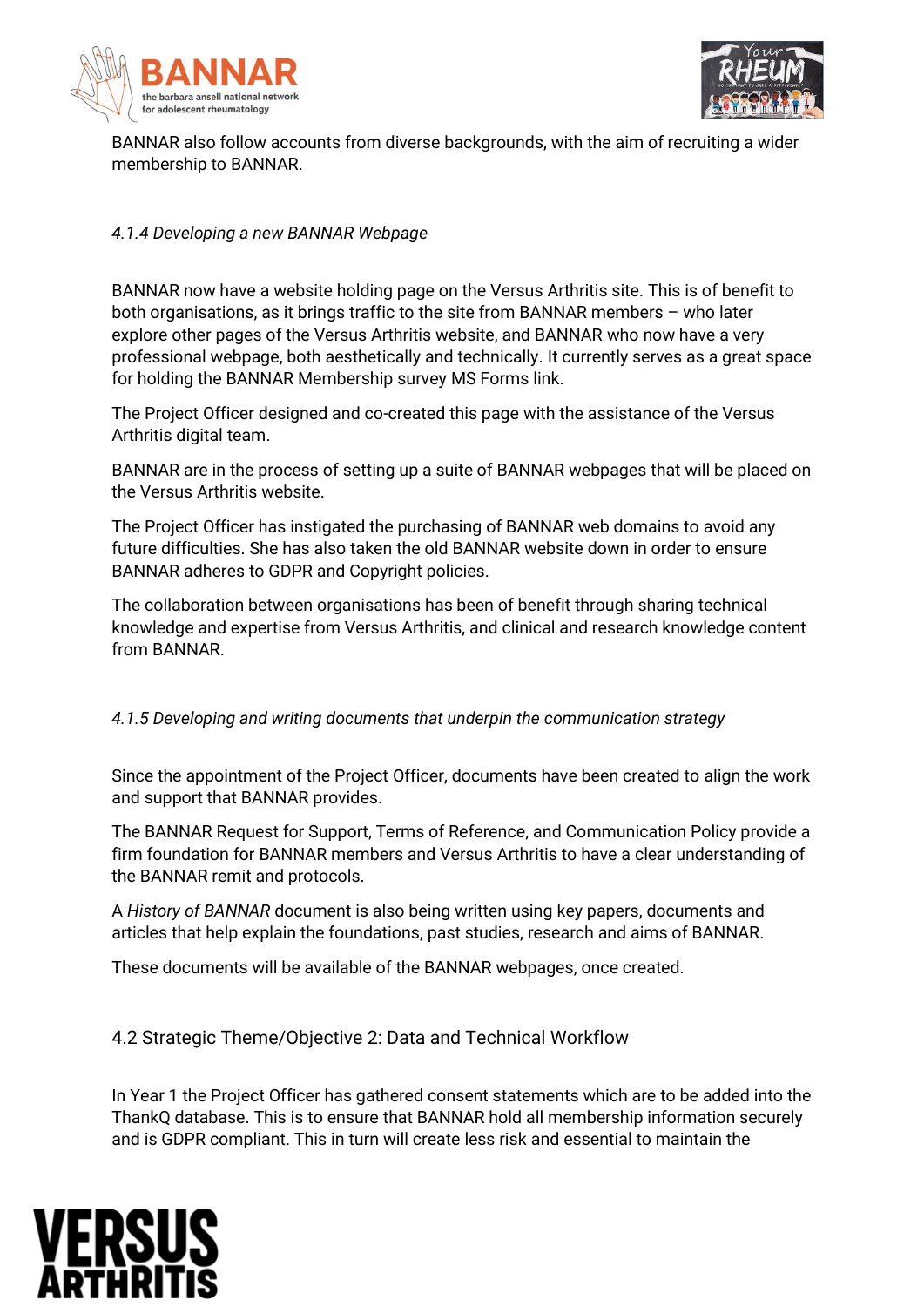



reputations of both organisations. Using the ThankQ database will enable BANNAR to use mailer platforms and use booking software for future events (should this arise).

The Project Officer has met with the Head of Data Protection and has had data protection training from Versus Arthritis.

It is very important that BANNAR is representative. The data that has been collected through the new membership survey captures gender, age, and ethnicity for diversity monitoring.

# 4.3 Strategic Theme/Objective 3: Psychological Resources

Initial conversations regarding the mental health and psychological resources available to adolescents and young people (AYAs) who are diagnosed with MSK conditions have taken place with BANNAR and several of the charity representatives that are in the BANNAR Membership. There is an ambition to explore existing resources available for this demographic.

This also ties in with the work of the Versus Arthritis YPFS who are also interested in this area, and could be an avenue for possible collaboration, along with the other interested charities.

Currently, psychological resources are featured in the BANNAR Bulletin, which includes relevant mental health first aid training for the BANNAR membership.

# 4.4 Strategic Theme/Objective 4: Quality of Care

The membership would like to support a service scoping project with the aim of establishing the proportion of AYA with access to dedicated AYA services.

BANNAR are often approached by members of Versus Arthritis to provide various numbers of patients/clinics/demographics.

This piece of work would be a very useful information for the HCP and YPFS teams at Versus Arthritis.

4.5 Strategic Theme/Objective 5: Education Package

The membership are planning a series of educational webinars focussed on provision of developmentally appropriate healthcare in 2022-2023. The Project Officer is seeking advice regarding how best to use technology to fully utilise these sessions. Members of the Versus Arthritis HealthCare Professionals team have recently run a Core Skills Package which used a similar format and platform, so knowledge sharing will take place.

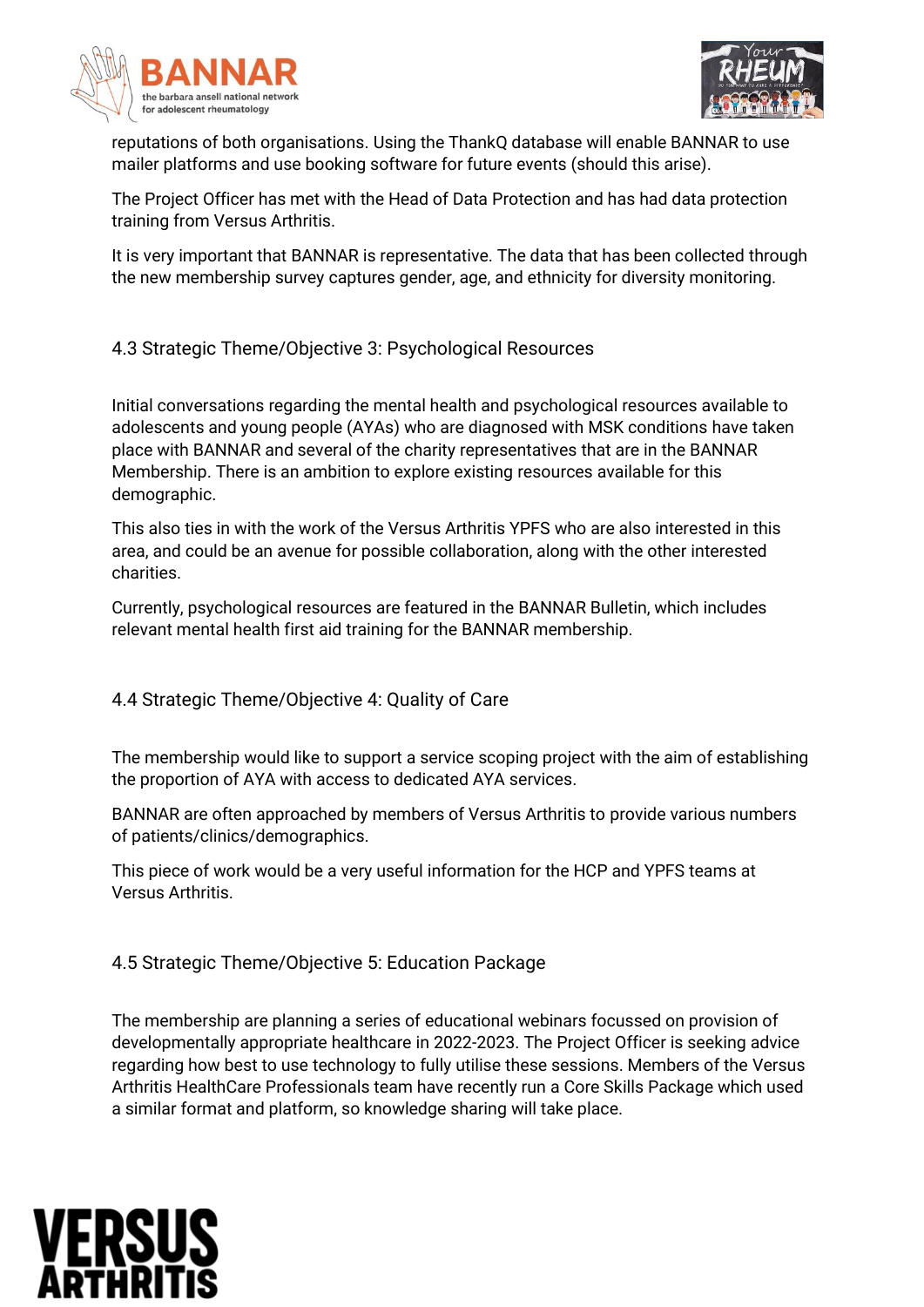



# 4.6 Strategic Theme/Objective 6: Your Rheum

BANNAR members are key to ensure the success of Your Rheum by individually actively promoting it with young people in their respective centres, involving them at the various stages of their own research initiatives as well as supporting Your Rheum-led initiatives. BANNAR also promotes Your Rheum through the BANNAR Bulletin where they regularly post recruitment messages, meetings and updates from the Your Rheum team. One of the Your Rheum chairs attended the October 2021 BANNAR members meeting soon.

The Project Officer regularly attends YPFS meetings where she shares the relevant Your Rheum updates, including the latest Your Rheum animation to assist with recruitment. This helps with the Versus Arthritis strategy of RECYP, as it is another offering to our young people.

# 5. Planned future activity

#### 5.1 Planned Communication Strategy

Growth of the network: The membership does not presently include any adult pharmacists, and only two clinical psychologists, key roles within the multidisciplinary team. We would like to develop representation in both areas, although acknowledge that there are limited numbers of dedicated rheumatology pharmacists and clinical psychologists. Inclusion of these key roles will help with the design of relevant projects aimed at enhancing knowledge in these key areas.

Social media planner: This could help to grow the network and also improve collaboration with the various other charities BANNAR work with and align with the work that the YPFS teams work on.

Webpages: The new pages will be able to hold BANNAR documents (such as Letter of Support documents, Terms of Reference, Comms Policies etc) and other key informative pieces (including A History of BANNAR, surveys, and information animations). The Project Officer is liaising with the Versus Arthritis Digital team and the BANNAR Leadership team to begin workshopping these site pages. She has also suggested forming a BANNAR Web Working Group – where BANNAR members can contribute to ideas on the website, giving a further sense of ownership through contribution. Will help to have all the BANNAR information in one, accessible place and also gain greater reach. It will also look very professional and on brand with both BANNAR and Versus Arthritis.

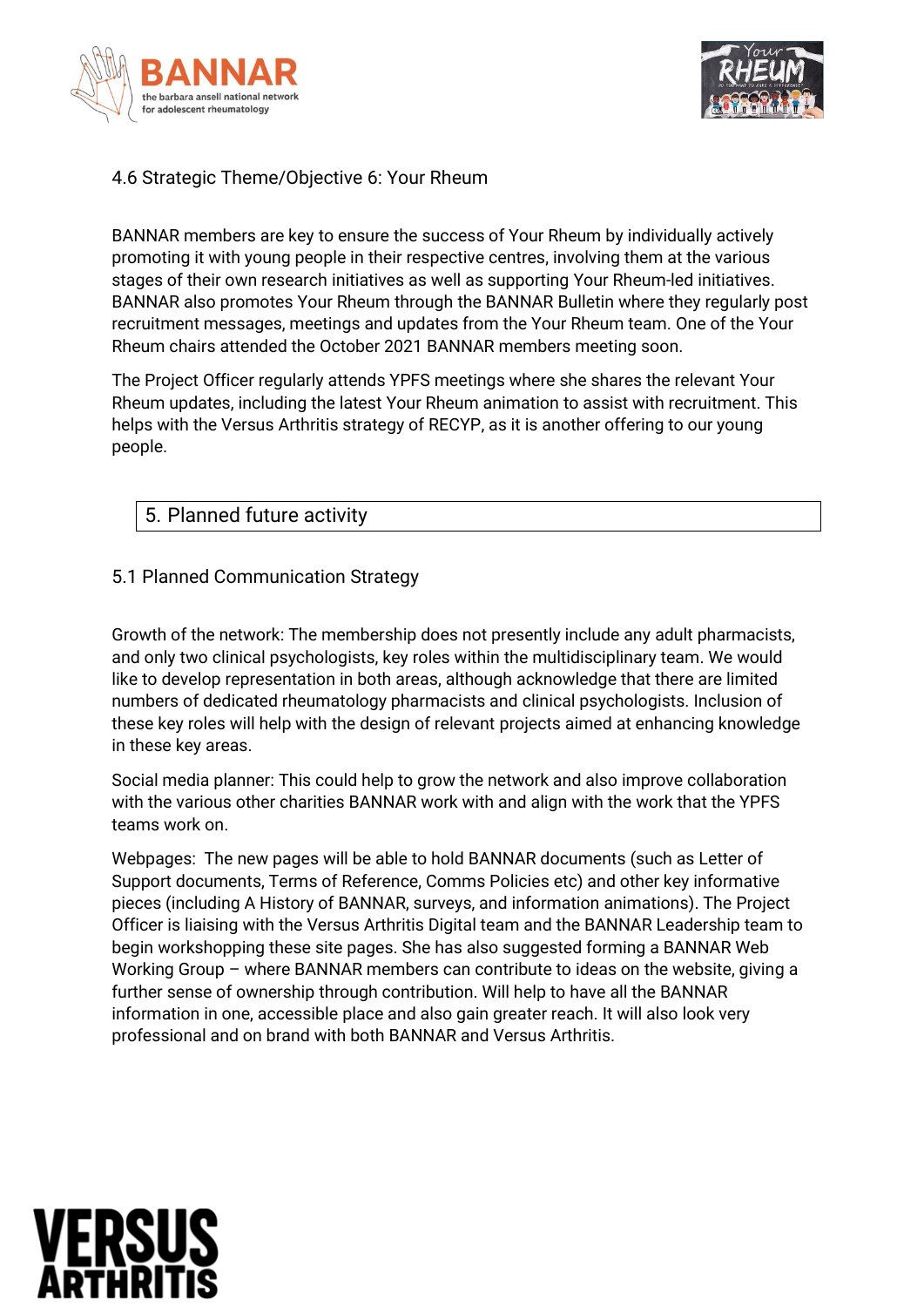



#### 5.2 Planned Data and technical workflow

PowerBI: Reporting of the membership data will enable a more targeted approach to growth and a better understanding of profiles and membership. This will hopefully result in better comms.

ThankQ: Continuing to work with the ThankQ team to ensure data is integrated and managed properly for the benefit of BANNAR members and both organisations' reputational risk.

#### 5.3 Planned Psychological resources workstream

Initial discussions are yet to be formalised. Recruitment of Clinical Psychologists is a key aim of the BANNAR recruitment, acknowledging the current limited service provision in this area. Will be taken to the BANNAR membership to get their opinions.

#### 5.4 Planned Quality of Care project

Initial discussions are yet to be started. This is to be taken to the BANNAR membership to get their initial thoughts.

5.5 Planned Education package

Webinar Education Package: Will demonstrate value of BANNAR network and good PR to develop growth of network. It will also appeal to those BANNAR members who cannot access funding for webinars that charge for such educational resources. BANNAR members will be asked what topics they are interested in and if/what they would like to contribute to.

#### 5.6 Planned Your Rheum activity

Your Rheum chairs are aiming to come to future BANNAR meetings. Recruitment continues from BANNAR members and also from the Versus Arthritis YPFS national teams. Your Rheum members are also keen to involve BANNAR Members in 2 youth-led projects around (i) vocation and (ii) pain which have arisen out of recent Your Rheum meetings.

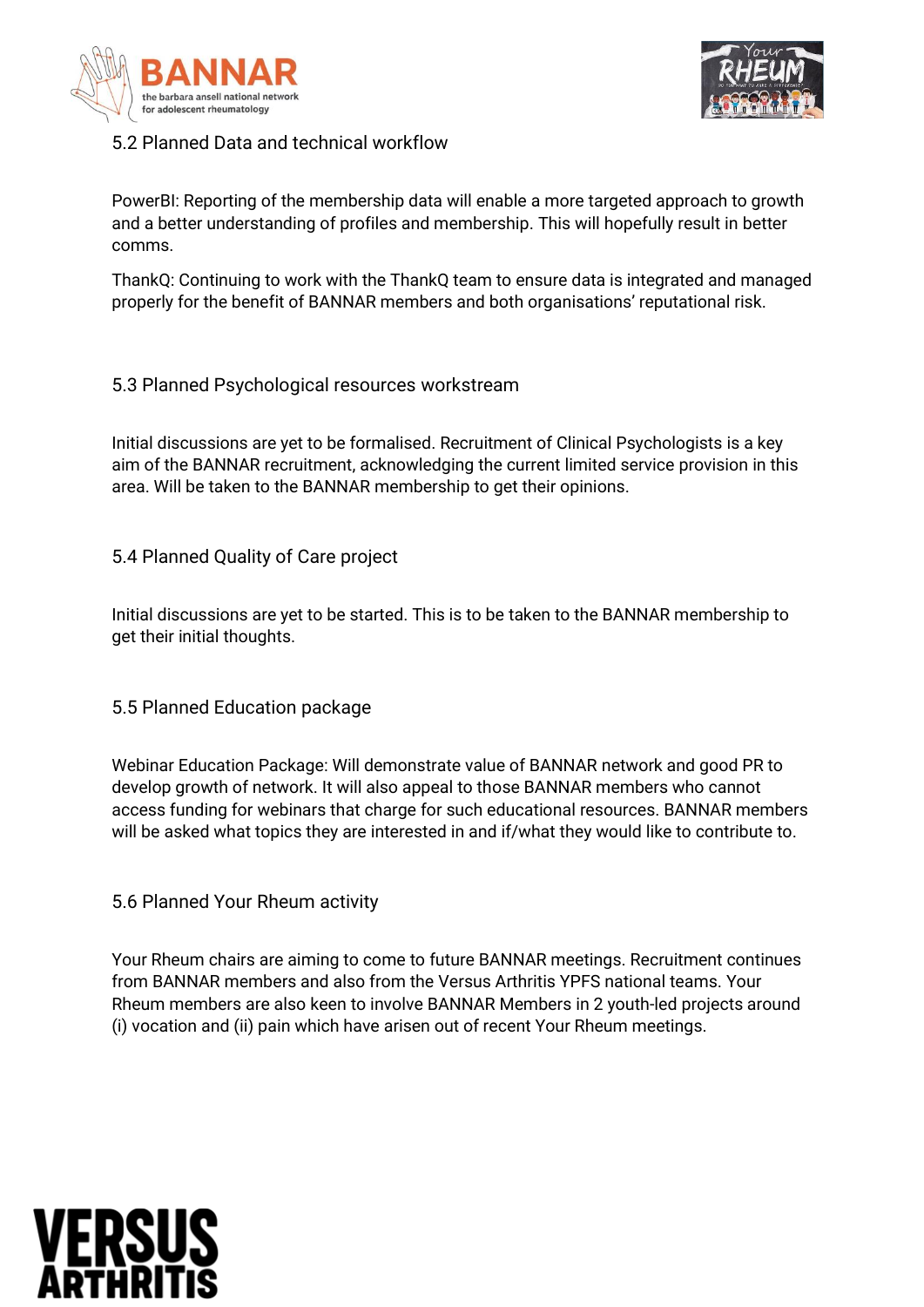

Appendix



#### **Appendix 1**

BANNAR and Your Rheum publications/presentations past 12 months **\*** Your Rheum members

#### **Papers**

McDonagh, J. E., Tattersall, R., Clinch, J., Swan, J., Foster, H. E., & McCann, L. (2021). Developmentally appropriate transitional care during the Covid-19 pandemic for young people with juvenile-onset rheumatic and musculoskeletal diseases: the rationale for a position statement. Paediatric Rheumatology, 19(1), 1-9.

Shoop-Worrall, S. J., Cresswell, K., \*Bolger, I., \*Dillon, B., Hyrich, K. L., & Geifman, N. (2021). Nothing about us without us: involving patient collaborators for machine learning applications in rheumatology.

#### **Published abstracts**

Lunt LE, Leslie L, \*Gnanenthiran S, \*Purvis M, \*Kierkegaard Holt T, McDonagh JE, on behalf of Your Rheum, a national advisory group of the Barbara Ansell National network for Adolescent rheumatology. Experiences of virtual research involvement activities: from the perspectives of young people and researchers. Paediatric Rheumatology 2021; 19(supplement 1):P345

#### **Presentations**

BSR Annual Conference 2021: Janet McDonagh. Barbara Ansell Address

BSR Symposium 2021: Janet McDonagh, Rachel Tattersall. Developmentally Appropriate Care

5th Adolescent Rheumatology Symposium 2021: Janet McDonagh and Rachel Tattersall as Chairs. The Patient Perspective, mental health and coping with disease

5th Adolescent Rheumatology Symposium 2021: CAPTURE-JIA: Capturing the young person's perspective of routine data collection in clinics (Presenter Laura Lunt).

5th Adolescent Rheumatology Symposium 2021: Young people discussing research addressing their readiness for work (Presenters \*Hamza Choudhary & Janet McDonagh).

5th Adolescent Rheumatology Symposium 2021: Getting into Adolescent Heads - importance of routinely addressing mental health in rheumatology clinics with \*Eleanor Edgar a young person with JIA (Presenters Eleanor Edgar & Janet McDonagh) <https://mediacentral.ucl.ac.uk/Play/56345>

Advanced Medicine Course at the Royal College of Physicians April 2021 Importance of routinely addressing mental health in adolescent clinics (Presenters \*Hamza Choudhary & Janet McDonagh)<http://www.kaltura.com/tiny/zqur6>

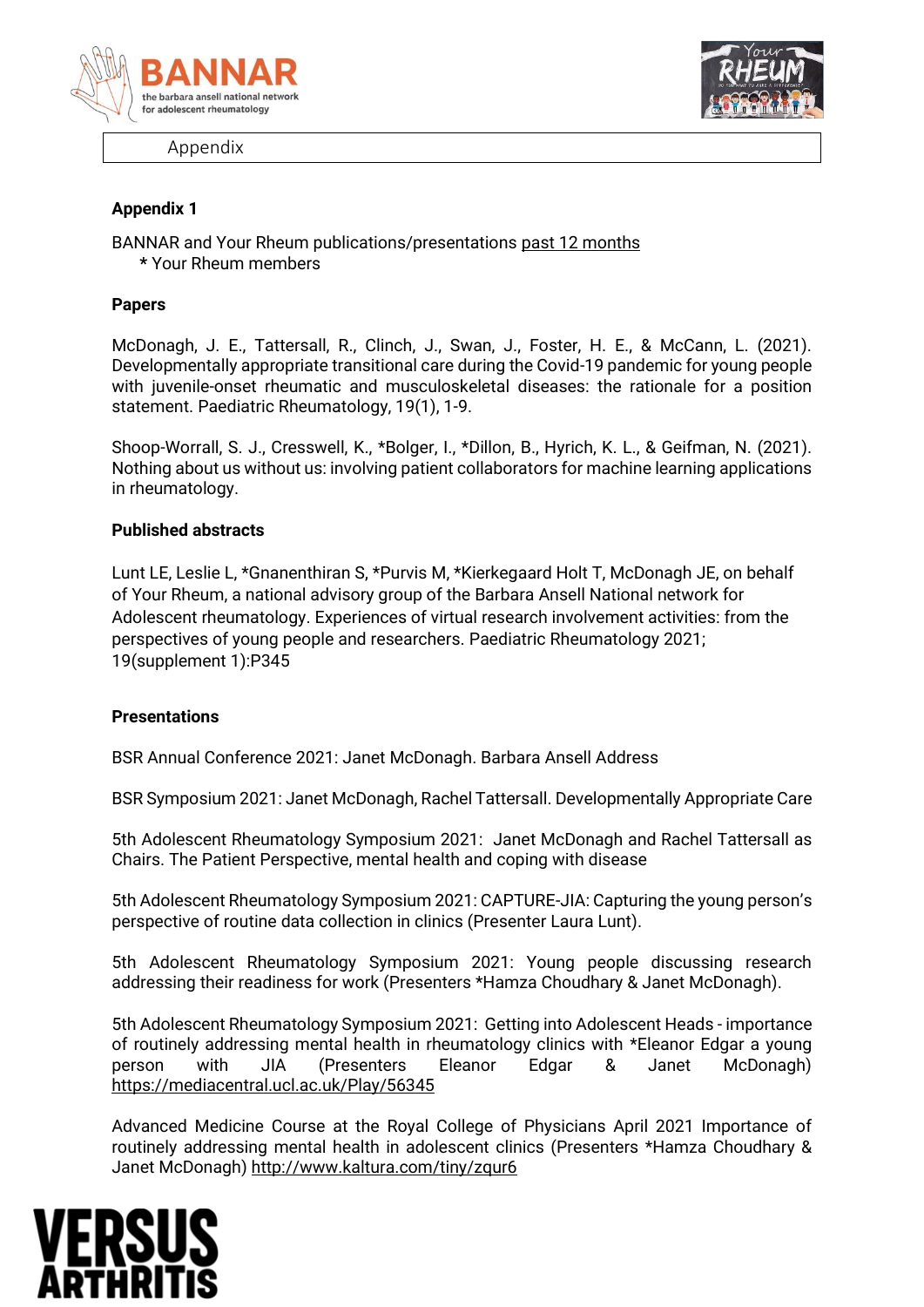



#### **Your Rheum Posters/e-posters**

PReS conference 2021, Experiences of virtual research involvement activities: from the perspectives of young people and researchers (Presenters \*Suruthi Gnanenthiran, \*Tilda Kierkegaard Holt & Laura Lunt).

#### **Miscellaneous**

- 2020 Hidden Illness, One Patient's Journey, \*Sophie Ainsworth, Arthritis Digest, May 2020
- 2021 The World of Work, Dr Janet E McDonagh, Arthritis Digest Issue 4 2021
- 2021 Young Minds Matter, \*E Edgar, Dr Janet E McDonagh, NRAS spring 2021 newsletter